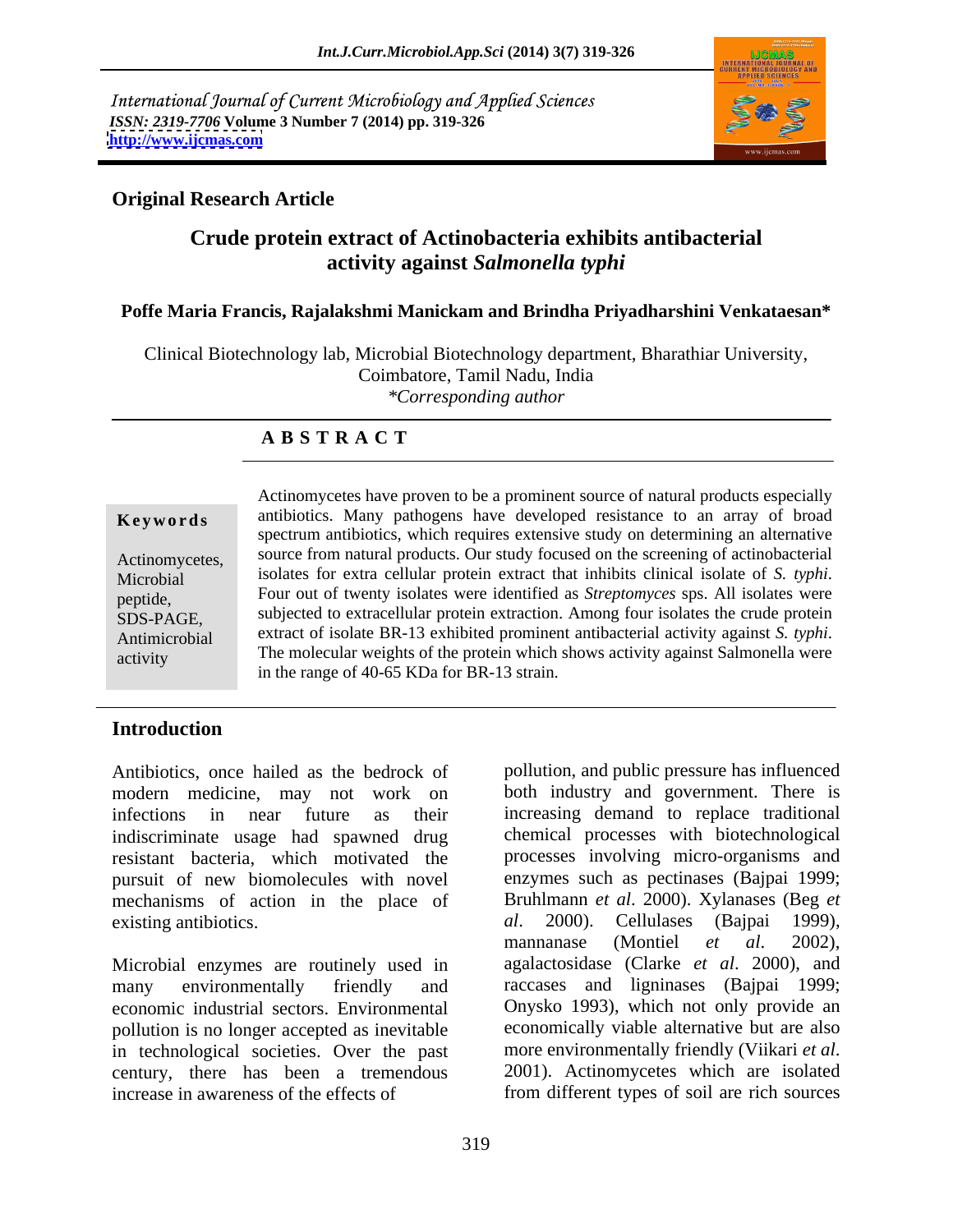of bioactive natural products with a great functional diversity, which are extensively of the isolates. used as pharmaceuticals and agrochemicals. The present work would be useful for the Slide culture method identification and production of effective antimicrobial biomolecules from This technique is used to find out the spore actinomycetes, for treating drug resistant morphology and type of mycelium produced bacteria. The present work deals with the by the isolated strains. Actinomycetes agar identification of actinobacterial crude plates were prepared. 4 x 4 mm of agar was protein extract for antibacterial activity sliced and placed over the surface of sterile against clinical isolate of *Salmonella typhi.*

Soil samples were collected from different sites of fish cultivating reservoirs in Coimbatore district, Tamil Nadu India. The soil samples were collected from 5-25 cm depth in sterile plastic bags and transported aseptically to the laboratory, and air-dried, for one week at room temperature. Dried soil samples were finely grinded using a mortar and pestle. One gram of soil was subjected to heat treatment by heating at  $60^{\circ}$ C for about 10 to 15 minutes. Isolation and enumeration of actinomycetes were performed by serial dilution and spread plate technique (Elliah *et al*, 2004). The plates<br>were incubated at 37 °C for 10 days Based **Analysis of Carbohydrate metabolism** were incubated at 37 °C for 10 days. Based on the colony morphology, the actinomycetes cultures were selected on The sugar utilization medium were prepared<br>SCA medium and sterilized. Six different sugar SCA medium. The same sterilized. Six different sugar

#### **Morphological characterization of isolates**

characterized morphologically by following methods (Locci, 1989). The morphology of the isolated Actinomycetes were observed under the light microscope Gram staining as described in Bergey's Manual. The growth, aerial mycelium color, substrate mycelium, reverse side pigmentation and spore

morphology were observed for identification of the isolates.

### **Slide culture method**

**Materials and Methods** corners and incubated at 37 °C for 2-3 days. **Isolation of Actinomycetes from Reservoir Sediments** stained using 0.4% crystal violet. Then, the glass slide on moist chamber with 60% ethanol. Isolates were inoculated on the four The plates were observed after three days of incubation and the cover glasses were cover glasses were air dried; mounted on a clean glass slide and observed under light microscope (Kozo Optics; Model: XJS900T) using 40x objective and the visible spore morphology was documented.

### **Biochemical analysis**

Various Biochemical tests were performed for the identification of potent isolates are as follows Indole, methyl red and vogues Proskauer, citrate utilization and Hydrolysis of starch. (Berd, 1973;Kurup and Fink 1975;Gordan *et al*., 1966).

#### **Analysis of Carbohydrate metabolism**

The Actinomycetes colonies were and added to their labeled medium The sugar utilization medium were prepared and sterilized. Six different sugar compounds (arabinose, inositol, lactose, mannitol, mannose, and xylose) were taken and 1% concentration of sugar was taken respectively. The isolated Actinomycetes were inoculated in their respective medium. After inoculation the tubes were incubated at  $37 \text{ °C}$  for 4 days. After incubation the tubes were observed and the results were tabulated.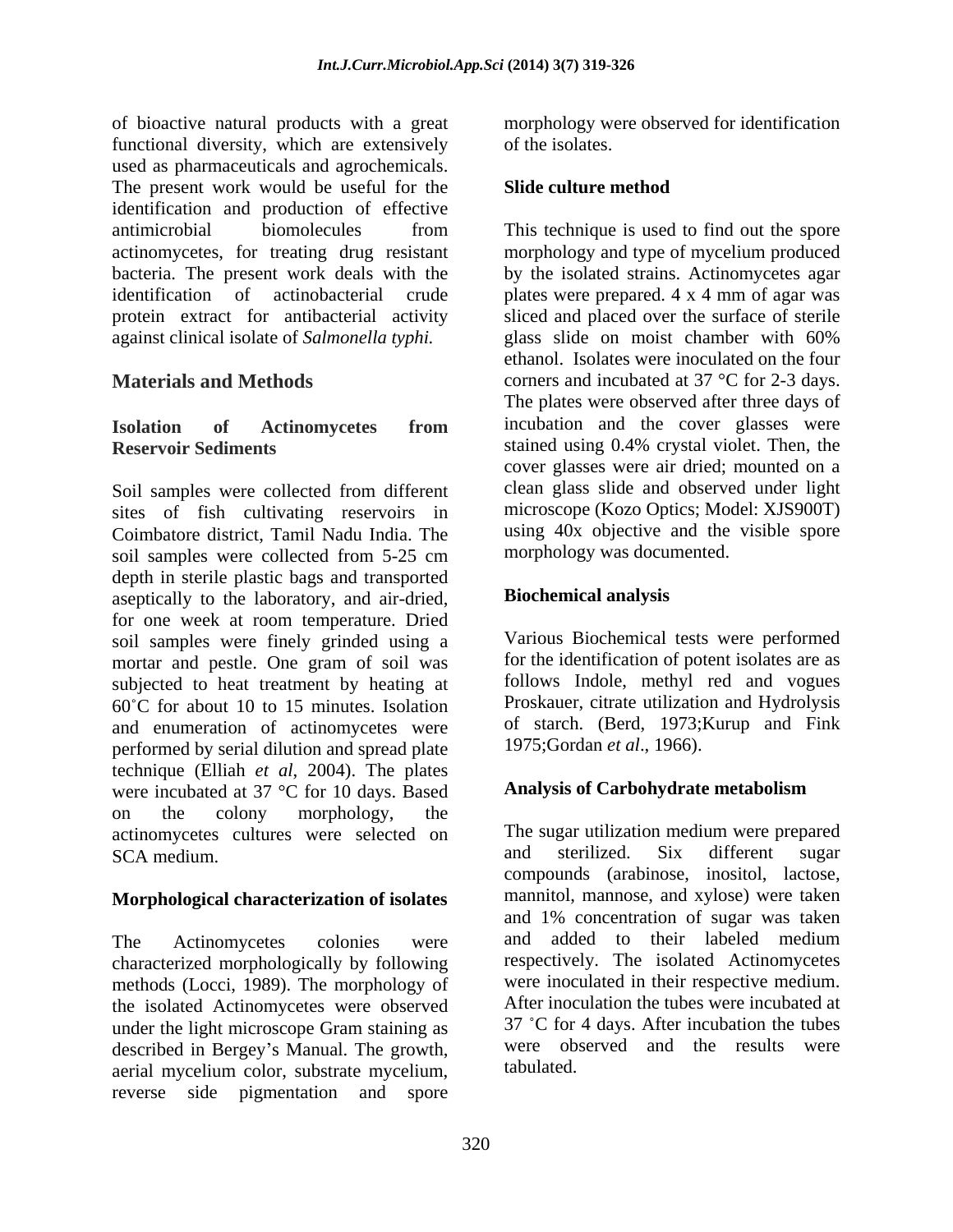#### **Crude Protein precipitation**

## **BR-13 grown on SCA medium:**

broth was centrifuged at 5000 rpm to

sample and kept overnight at refrigerator. 660 nm. 10% of cold acetone was added, vortex and stored at -20 °C for 10 minutes. The **Molecular weight determination by SDS** mixture was centrifuged at 15000 rpm for 5 minutes. Remove supernatant allowed pellet to dry. Prevent complete desiccation of the The crude protein samples were run on SDS protein pellet. PAGE to determine the molecular weight of

#### **b) Methanol chloroform method**

**Methodology:** 4 volume of methanol was of distilled water was added and vortex. This mixture was centrifuged for 2 minutes at times  $(-10 \text{ minutes})$  with  $25 \text{ mM}$ 15000 rpm the protein should be at the liquid interface, removed aqueous top layer and added 4 volume of methanol vortex. dryness (or) dry under nitrogen. iodoacetamide in 50 mM NH4HCO3 for 30

minutes. Remove supernatant allowed pellet mixture of 70% ACN and 0.1% to dry. Prevent complete desiccation of the

protein pellet.

#### **Isolation of extra cellular protein from Total protein estimation by Lowry s method (**Lowry *et al*., 1951)

Different methods were used to isolate the 20-100 µg/ml of standard bovine serum protein from fermented SCA medium, the albumin was prepared. 200µl of standard remove the cells and mycelium and the alkaline copper sulphate reagent and supernatant was filtered through Whattman incubated room temperature for 10minutes. filter paper. 100 µl of folin-ciocalteu reagent are added **a**) **TCA method unknown** sample was diluted and a known **Methodology:** 10 volumes of 10% TCA in copper and folin-ciocalteu reagent. The O.D acetone was mixed with culture filtrate values for all the samples were observed at solution was taken and mixed with 1ml of to each tube and incubated for an hour. The volume of sample was treated with alkaline 660 nm.

# **PAGE (**Laemmli, 1970**)**

the enzyme samples.

### **In gel digestion**

added and vortex well. 1 volume of Protein spots of interest were excised from chloroform was added and vortex. 3 volume gels using spot picker. The gel plugs were Centrifuged 2 minutes at 15000 rpm, for 45 minutes at 56°C. After incubation, the remove as much liquid as possible without DTT was replaced quickly by the same disturbing precipitates, speed-vac samples to volume of freshly prepared 55 mM **c) Acetone method:** ACN. The dried gel pieces were incubated **Methodology:** Equal volumes of acetone MH4HCO3 containing 0.02  $\mu$ g/ $\mu$ l of mass and the filtrate extract was added and vortex. spectrometry grade trypsin. The resulting This mixture was kept overnight at 4°C and peptides were extracted twice from the gel then centrifuged at 15000 rpm for 15 pieces, using peptide extraction buffer [1:1 destained and dehydrated by washing three times (~10 minutes) with 25 mM NH4HCO3-50% acetonitrile (ACN) (1:1). Dried gel plugs were treated with freshly prepared 10 mM DTT in 50 Mm NH4HCO3 for 45 minutes at 56°C. After incubation, the DTT was replaced quickly by the same iodoacetamide in 50 mM NH4HCO3 for 30 minutes and then dehydrated with 100% for 12 hours at 37°C with 25 mM mixture of 70% ACN and 0.1% trifluoroaceticacid (TFA)].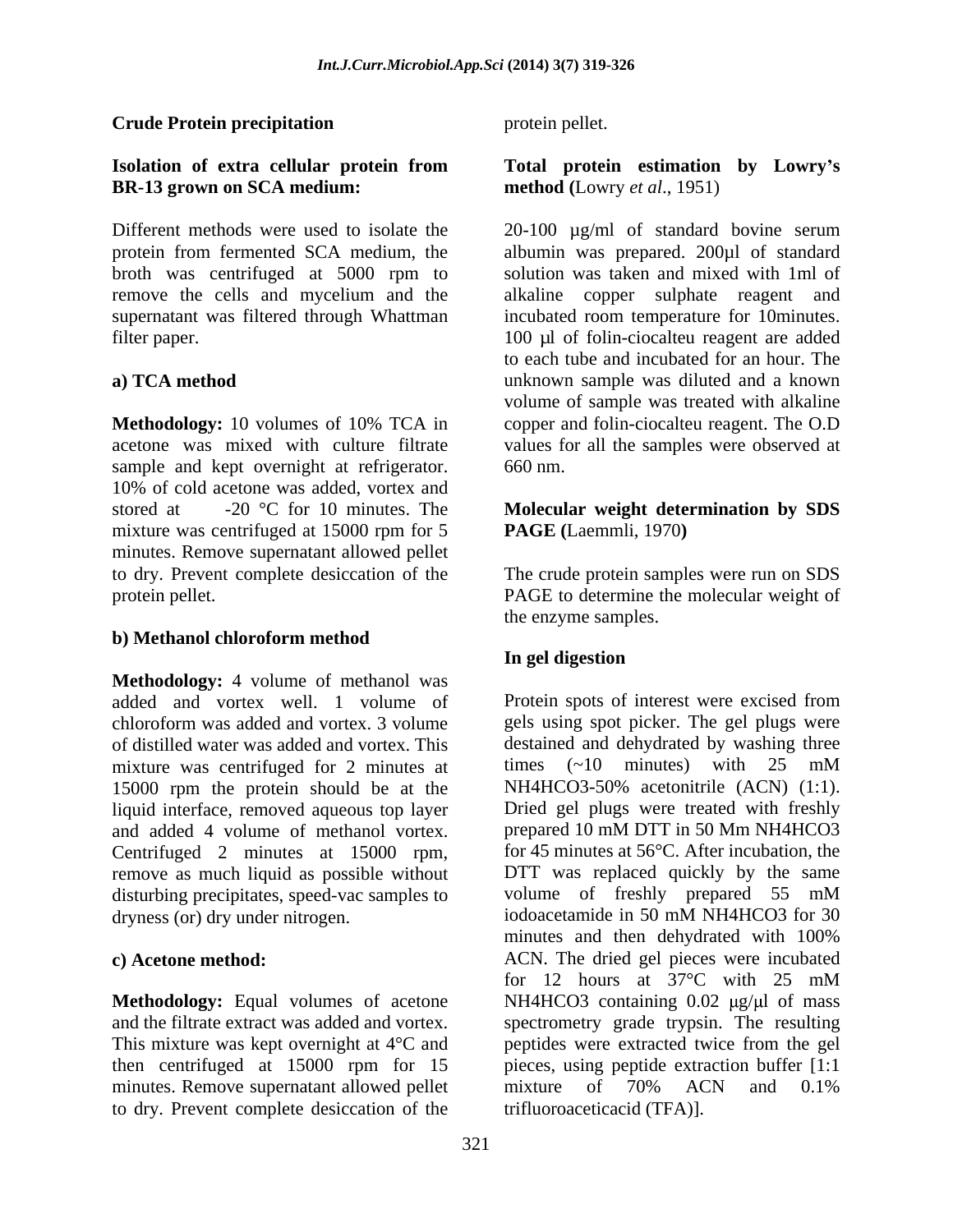incubated at 37°C for 24 hrs and the plates

## **similarities to the genus** *Streptomyces*

The actinomycetes bacteria isolated from the

**Antibacterial activity of proteins** fish cultivating reservoir exhibited different About 20 µg of isolated protein was loaded the colonies appeared as chalky white spots, on sterile disc and allowed to air dry and the aerial mycelium arose from the overnight at chamber. Nutrient agar plates surface of the agar plate in the form of for test organism were prepared and the single hyphae that subsequently branched respective test pathogens were swabed over heterogeneously. After five days they the surface of agar plates. The protein disc showed distinct differences in their aerial was placed over the surface of test organism mycelia color, and some of the grey and swabbed plates. Nutrient agar plates were white colonies showed fine droplets of were kept for 3 weeks. The zone of different isolates of actinomycetes with inhibition was recorded. white pale pink brown and grey colonies **Result and Discussion reservoir.** The aerial and substrate mycelia **The isolates share their morphological** microscopy and they were well branched morphologies on the third day of incubation, extracellular exudates on their surface. 38 were isolated from the fish cultivating of all these colonies were observed by light and non-fragmentary.



#### **Fig.1** Isolation plate showing BR-13 strain which inhibits human pathogens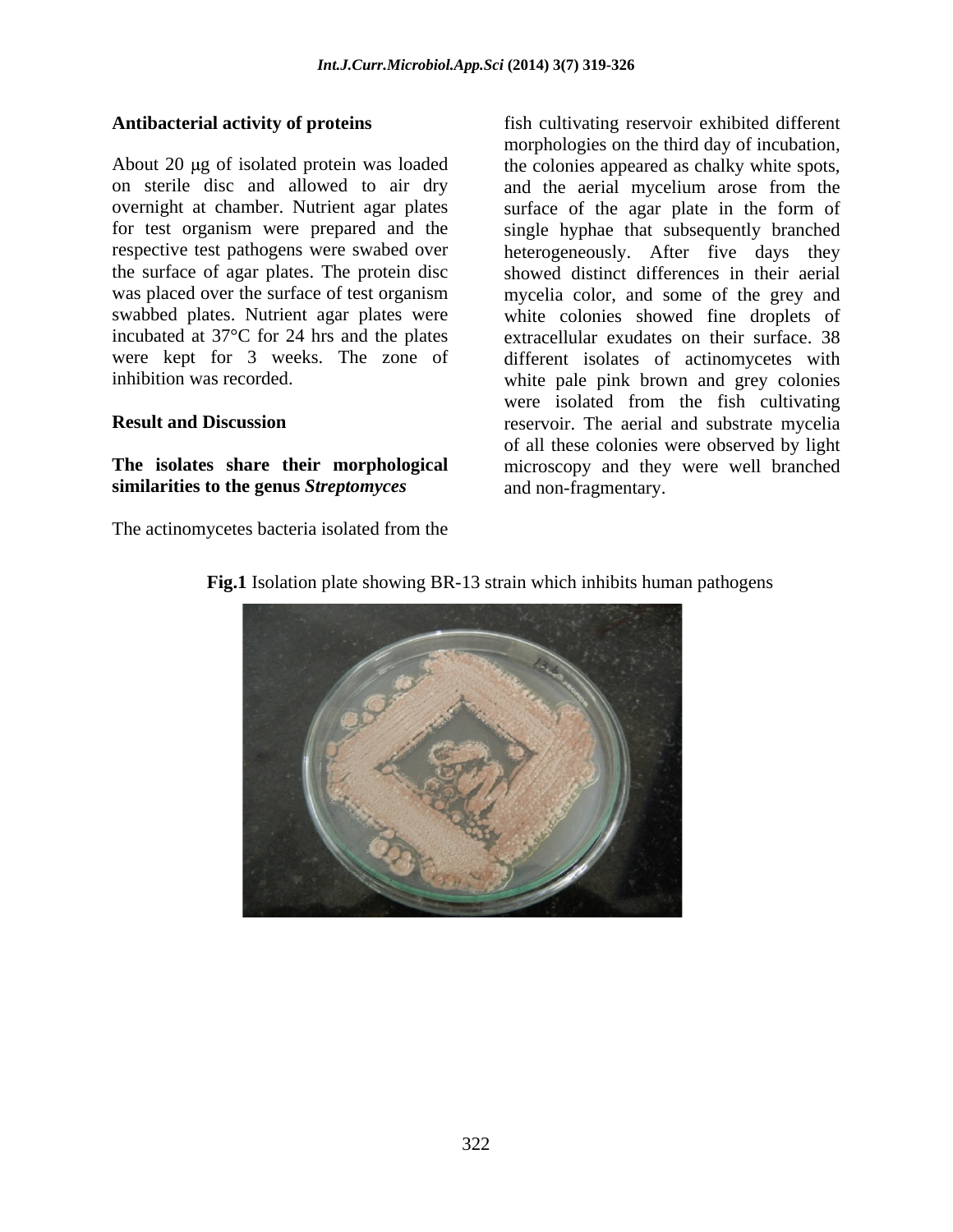| <b>Actinomycetes Isolates</b> |                |                |                |                |
|-------------------------------|----------------|----------------|----------------|----------------|
| <b>Biochemical Test</b>       | <b>BR-11</b>   | <b>BR-12</b>   | <b>BR-13</b>   | <b>BR-14</b>   |
| Hydrolysis of casein          | $\blacksquare$ | $\blacksquare$ | $\blacksquare$ | $\blacksquare$ |
| Hydrolysis of Starch          | $\blacksquare$ | $\blacksquare$ | ۰              | $\blacksquare$ |
| Hyrdrolysis<br>of<br>xanthine | $\ddot{}$      | $\ddot{}$      | $\ddot{}$      | $\ddot{}$      |
| Nitrate Reduction.            | $\blacksquare$ | $\ddot{}$      | $\ddot{}$      | $\blacksquare$ |
| Indole                        | $\blacksquare$ | $\blacksquare$ | $\blacksquare$ | $\blacksquare$ |
| МR                            |                | $\blacksquare$ | $\blacksquare$ | $\blacksquare$ |
| VP                            | $\blacksquare$ | $\blacksquare$ | ٠              | $\ddot{}$      |
| Citrate                       | $\ddot{}$      | $\ddot{}$      | $\ddot{}$      | $\ddot{}$      |
| TSI                           | $\ddot{}$      | $\ddot{}$      | $\ddot{}$      | $\ddot{}$      |

### **Table.1** Biochemical characterization of Actinomycetes isolates

Note:  $+ (Positive) - (Negative)$ .

### **Protein estimation & Molecular Weight determination of BR-13 strain:**

|                        |                                 |           | ำทdลเ          |                |                                                                                                                                                      |       | 1 сэі |
|------------------------|---------------------------------|-----------|----------------|----------------|------------------------------------------------------------------------------------------------------------------------------------------------------|-------|-------|
|                        | $S_1(20)$                       | $S_2(40)$ | $S_3(60)$      | $S_4(80)$      | $S_5(100$                                                                                                                                            |       |       |
|                        |                                 |           | $\mu$ g/ $\mu$ | $\mu$ g/ $\mu$ | ug/ml)                                                                                                                                               |       |       |
| Absorbance at<br>660nm | $\frac{\mu g/ml)}{0.178}$ 0.279 |           | 0.364          | 0.388          | $\overline{\phantom{a}}$<br>0.406<br>the contract of the contract of the contract of the contract of the contract of the contract of the contract of | 3.691 | 3.514 |

#### Table.2 Estimation of protein by Lowry's method

From the standard value, the concentration of the protein sample was observed to be 1.2 mg/ml.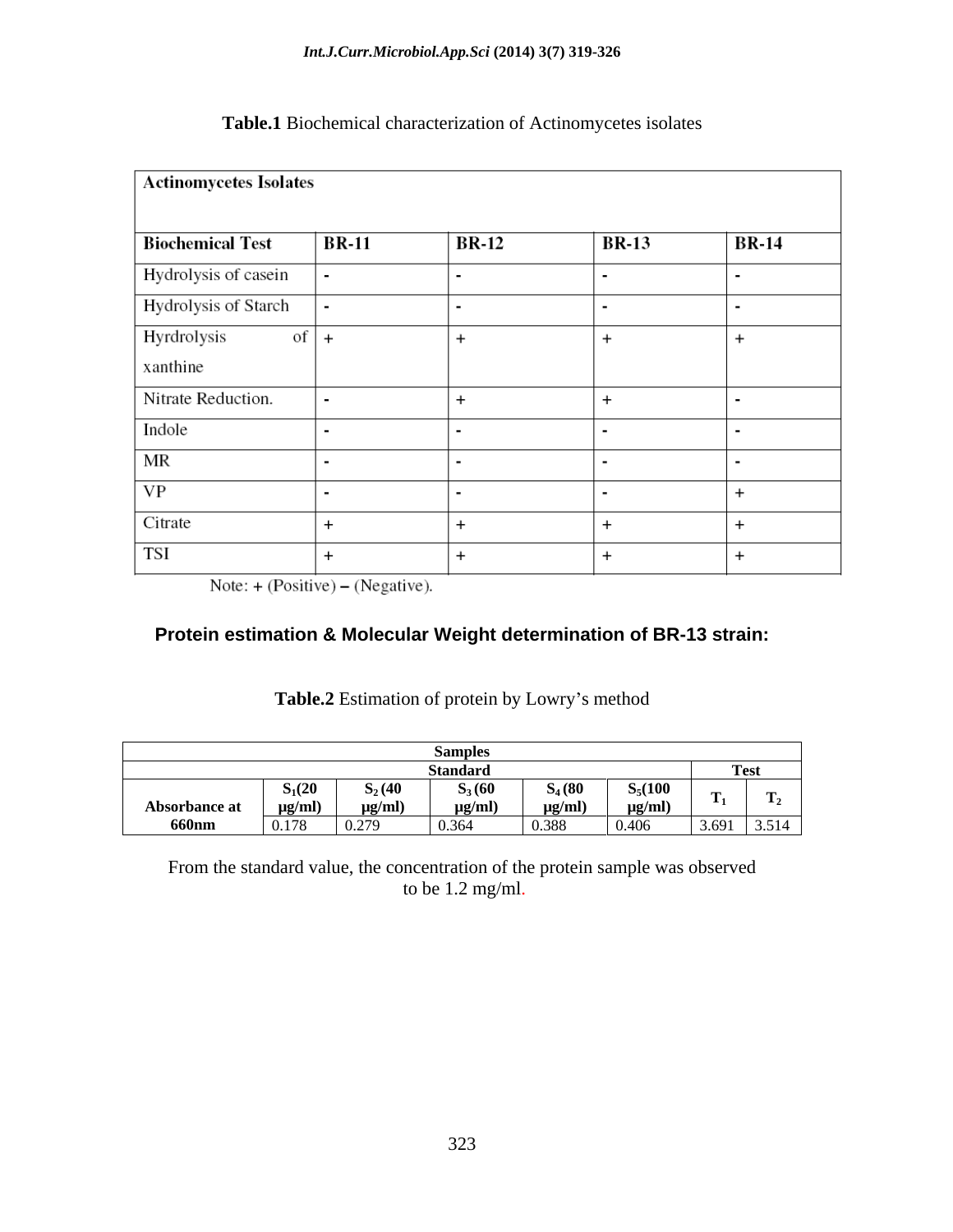

Molecular weight determination by SDS-PAGE:

**Fig 2** SDS-PAGE analysis of crude extracellular extract of actinomycete isolate Lane 1: Extract of BR-13, Lane 2: Biomass of BR-13, Lane 3: Crude extracellular protein of BR-13, Lane 4: Crude intracellular protein of BR-13.

The protein which is showing activity against *Salmonella* appears to be a high molecular weight peptide of 49 & 65 KDa based on SDS-PAGE gel. Cyclic depsipeptide has been reported from *Streptomyces* sp. Effective against Vancomycin resistant *Enterococci* (Rhee K H 2002).

**Fig.3**Antibacterial activity of protein:



**Fig.3** Antibacterial activity of protein. Extracellular protein from BR-13 with molecular weight of 65 & 49 KDa inhibits *Salmonella typhi.* The maximum zone of inhibition was observed on wells incorporated with 49 KDa protein. Whereas other wells showed very minimal zone of inhibition. The current strain BR-13 demonstrated antibacterial activity for *Salmonella* which may have significant potential as a possible therapy for a broad range of microbial infections. As the organism is a potent antibiotic producer but slow growing, further modification of fermentation medium to improve yield is validated.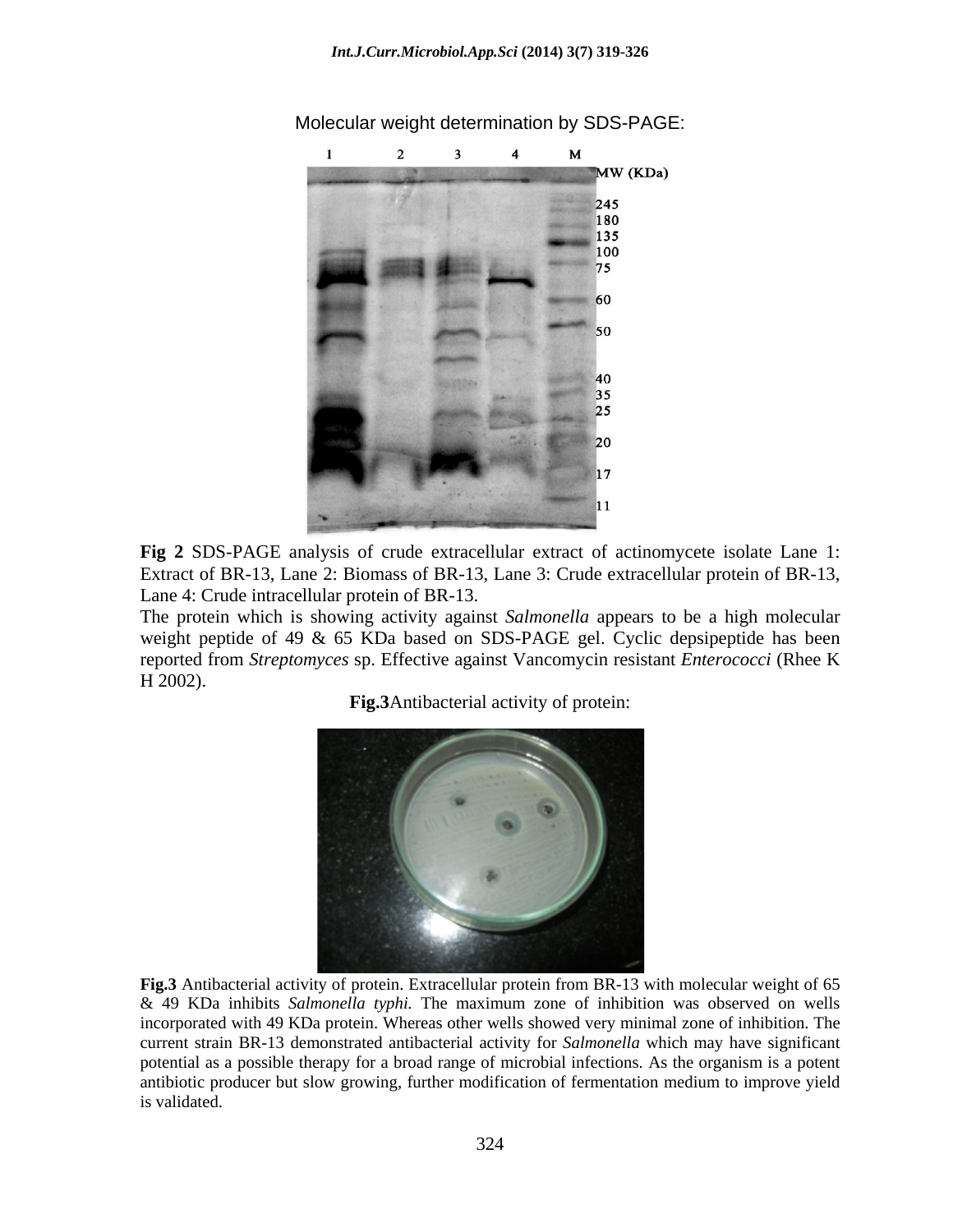The morphological characteristics like potent antibiotic producer but slow musty odor, spore formulation, dimorphic mycelia forms such as aerial and substrate fermentation medium to improve yield is mycelium, and the gram positive non-<br>warranted. motile nature of the colonies indicated that they belong to the genus *Streptomyces* of Extracellular protein from BR-13 with the bacterial community. All the isolates molecular weight of 65 & 49 KDa inhibits could be grown on starch casein agar *Salmonella typhi.* The maximum zone of medium supplemented with 0.1% NaCl inhibition is shown by 49 KDa protein. and they display proliphic mycelium formation and spore production within two days of incubation. The organisms also may have significant potential as a grow well on the other growth medium spossible therapy for a broad range of tryptone-yeast extract medium (ISP microbial infections. As the organism is a medium 1), yeast extract-malt extract agar (ISP medium 2) and inorganic starch agar (ISP medium 4). They utilized a wide fermentation medium to improve yield is range of carbon sources glucose, fructose, warranted. sucrose, lactose, starch, mannitol, arabinose, raffinose and all xylose. The utilization of starch, tributryn and casein showed that these isolates produce Bajpai P Application of enzymes in the extracellular enzymes amylase, lipase and protease to metabolize the polymeric components of the nutrient mixture. Positive reaction for the catalase enzyme revealed that the isolates could withstand<br>the stress conditions generated by reactive the explanation is the stress conditions generated by reactive the stress conditions generated by reactive oxygen spp. The test on triple sugar iron agar revealed that these organisms would application in biobleaching of not produced gas and acid when incubated eucalyptus in carbon sources such as glucose, sucrose and lactose.

The protein which is showing activity against *Salmonella* appears to be a high molecular weight peptide of 49 & 65 KDa based on SDS-PAGE gel. Cyclic Clarke JH, Davidson K, Rixon JE, depsipeptide has been reported from *Streptomyces* sp. Effective against **Hermann Hollows** CP A compension of Vancomycin resistant *enterococci* (Rhee K H 2002). The current strain demonstrated<br>antibacterial activity against Salmonalla antibacterial activity against Salmonalla antibacterial activity against *Salmonella*  which may have a significant potential as a sylanase, mannanase and upossible therapy for a broad range of alactosidase. Appl. Microbiol. microbial infections. As the organism is a

potent antibiotic producer but slow growing, further modification of warranted.

inhibition is shown by 49 KDa protein. The current strain BR-13 demonstrated antibacterial activity for Salmonella which possible therapy for a broad range of potent antibiotic producer but slow growing, further modification of warranted.

## **References**

- pulp and paper industry. Biotechnol. Prog. (1999) 15:147-157.
- Beg QK, Bhushan B, Kapoor M, Hoondal GS Enhanced production of a thermostable xylanase from Streptomyces sp. OG-11-3 and its application in biobleaching of kraft pulp. Enzyme Microb. Technol. (2000) 27:459-466.
- Bruhlmann F. Leupin M. Erismann KH, Fiechter A Enzymatic degumming of ramie bast fibers. J. Biotechnol. (2000) 76:43-50.
- Halstead JR, Fransen MP, Gilbert HJ, Hazlewood GP A comparison of enzyme-aided bleaching of softwood pulp using a combination of xylanase, mannanase and u alactosidase. Appl. Microbiol. Biotechnol. (2000) 53:661~67.